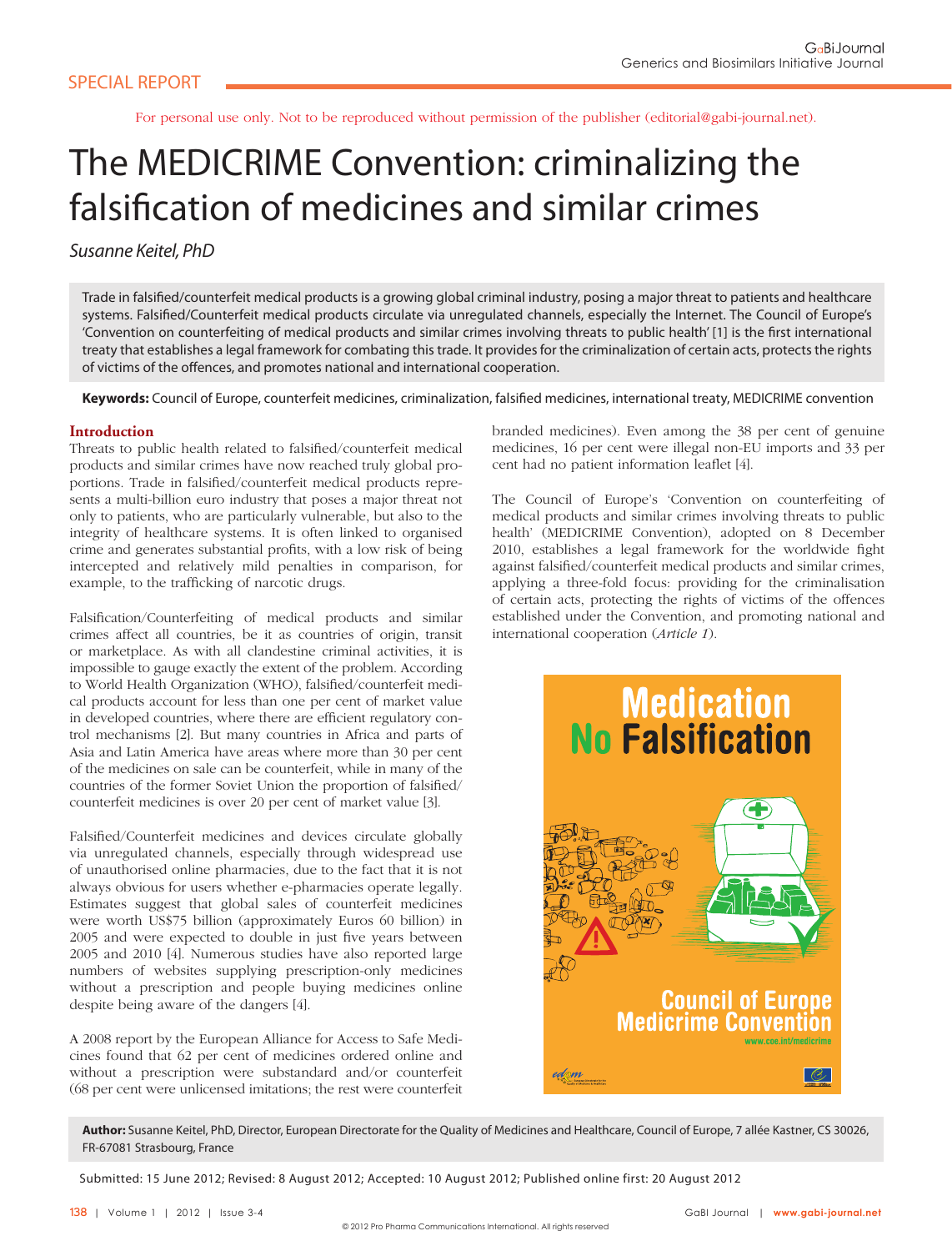#### **The Council of Europe's contribution to the solution**

The Council of Europe (CoE), founded in 1949 by 10 states, now has 47 Member States spanning the whole of Europe, and as observers Canada, Holy See, Israel, Japan, Mexico and USA. Building on its values, which include protecting human rights and the rule of law, and finding common solutions to the challenges facing European society, the CoE has been active in the field of crime prevention and crime control since 1958. The CoE's European Committee on Crime Problems identifies priorities for intergovernmental legal cooperation; makes proposals to the Committee of Ministers (its decision-making body) on activities in the fields of criminal law and procedure, criminology and penology; elaborates conventions, agreements, recommendations and reports; and organises criminological research conferences.

The CoE has drawn on this rich experience and its cooperation with national and international bodies involved in combating falsified/counterfeit medicines—including EU agencies, WHO and the OECD—in elaborating the MEDICRIME Convention, using criminal law concepts and measures that are basic and globally applicable. Reflecting the global impact of the problem of falsified/counterfeit medical products and similar crimes, the Convention is open for ratification by any country in the world, including major producer countries such as China and India, upon invitation by the Committee of Ministers (*Article 28*).

#### **Definitions and scope**

The MEDICRIME Convention defines the term 'counterfeit' as 'a false representation as regards identity and/or source' (*Article 4*), and 'similar crimes' as the unauthorised manufacture or supply of medicinal products or the marketing of medical devices that do not comply with conformity requirements (*Article 8*).

The Convention's broad definition of counterfeit medical products is matched by its wide scope, which 'concerns medical products whether they are protected under intellectual property rights or not, or whether they are generics or not' (*Article 3*) and includes medicines for human and veterinary use, medical devices, active substances, excipients, components and accessories of medical devices, and medication used in clinical trials or studies. This broad scope will, for example, allow gaps to be filled in national legislation in cases where criminal and administrative liability for the manufacturing, distributing and selling of counterfeit medicines is not covered by current trademark and patent legislation ('falsified medicines').

However, one important and essential concept of the MEDICRIME Convention is that it cannot be used against (legal) generic medical products, i.e. ones authorised for marketing by a competent authority. Also, violations of the rights of owners of patents, brands and trademarks (intellectual property rights [IPR]) of medical products, which are authorised by a competent authority for marketing, are not covered by the Convention. The Convention does not in any way hinder IPR holders from seeking legal recourse via specific legislation applying to IPR. Breaches of quality norms, good practices and standards in the manufacture and distribution of medical products that are committed without criminal intent are also not subject to the Convention, nor does the Convention regulate



the production and distribution of medical products under circumstances that are legal in domestic law, e.g. legal Internet pharmacies.

#### **Meeting a global need**

The manufacturing of genuine medical products is done by highly-trained professionals and takes place under strict controls by public authorities—all to ensure that the lives of patients and users are not put at risk and the best possible medication outcome is achieved.

On the other hand, falsified/counterfeit medical products are manufactured by individuals or organisations solely looking for a quick profit, without any interest in the health of the patients and users buying their products. Hence, no or wrong ingredients, wrong dosages and even toxic substances are often used in the manufacturing process, which typically takes place in an unhygienic and dangerous environment as production costs are kept to a minimum.

Intentionally putting the health and lives of patients and users at risk in this way—and in the process undermining trust in public health systems—is an attack on the right to live under the European Convention on Human Rights (withholding possible treatment to patients). States all over the world must address this urgently through criminal law measures, in order to be able to bring the criminal individuals and organisations involved to justice, seize any proceeds from the crime and protect public health.

The MEDICRIME Convention is the first international treaty that establishes as offences with criminal intent: the manufacturing of falsified/counterfeit medical products (Article 5); supplying, offering to supply and trafficking in falsified/counterfeit medical products (*Article 6*); the falsification of documents (*Article* 7); 'similar crimes' (*Article 8*); and aiding and abetting the commission of crimes under the Convention (*Article 9*). It aims to both prevent and combat 'medicrime' by providing for sanctions and measures that are 'effective, proportionate and dissuasive' (*Article 12*).

#### **The need for effective policing**

Care has been taken to lay down the framework for effective policing of the MEDICRIME Convention. Each state that is party to it must take the necessary legislative and other measures to ensure exchange of information and cooperation between health authorities, customs, police and other competent authorities in the operational management of cases on a national level (*Article 17*). Similarly, special provision is made for international cooperation on policing and legislation (*Article 21*), and effective implementation is aimed for through the designation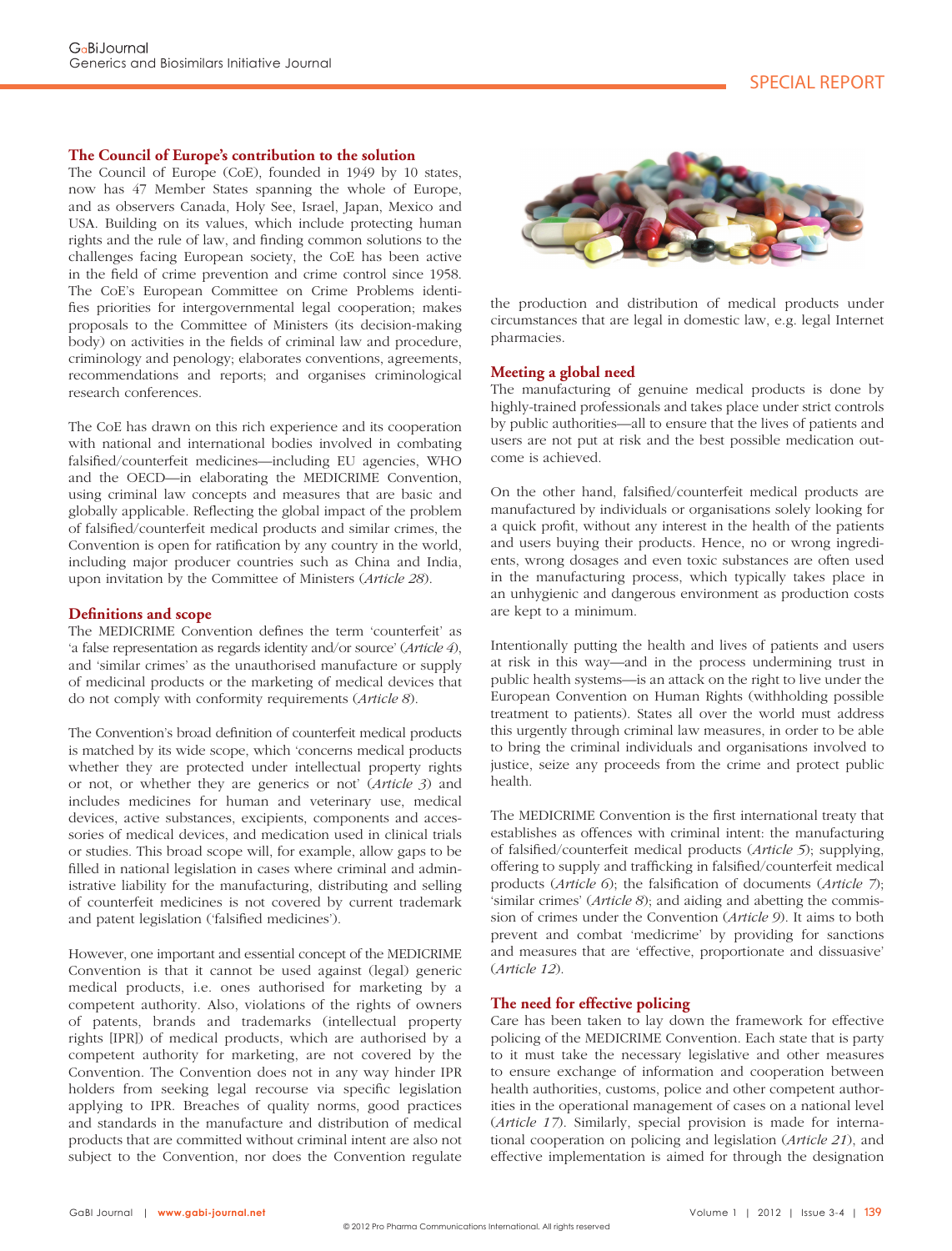of single points of contact (SPOCs) for cross-border cooperation (*Article 22*).

The role of the Internet in the global trade in falsified/counterfeit medical products is the subject of particular focus, among other things reflecting the fact that WHO figures show that 50 per cent of medicines purchased on Internet sites which conceal their real address are counterfeit. The MEDICRIME Convention therefore defines the use of the Internet related to falsification/ counterfeiting as an aggravating circumstance, raising the level of sanctions (*Article 13*), without reducing the freedom offered generally by the Internet.

# **Impact on patients**

Patients and other users of medical products are given strong protection by the MEDICRIME Convention. A victim of crimes under the Convention is defined very broadly as 'any natural person suffering adverse physical or psychological effects as a result of having used a counterfeit medical product or a medical product manufactured, supplied or placed on the market without authorisation or without being in compliance with the conformity requirements as described in Article 8*'* (*Article 4*).

The rights and interests of victims are protected in particular by: ensuring that victims have access to information relevant to their case and which is necessary for the protection of their health; assisting victims in their physical, psychological and social recovery; and providing for the right of victims to compensation from the perpetrators in domestic law (*Article 19*). Parties to the Convention must also take the necessary legislative and other measures to protect the rights and interests of victims at all stages of criminal investigations and proceedings, including providing full access to information regarding those proceedings, access to proper legal representation (and legal aid if necessary), and protection against intimidation (*Article 20*).

#### **Impact on healthcare professionals**

Overall, the MEDICRIME Convention is designed to strengthen public confidence in health authorities and healthcare systems. By ensuring the quality, safety and distribution of medical products—a prerequisite for safe health care and practices—the high value of service provided is protected and enhanced.

In particular, the Convention calls among other things for the training of healthcare professionals and providers in the matter of prevention of counterfeiting, in tandem with awarenessraising campaigns for the general public (*Article 18*). Also, the Convention treats an offence committed by persons abusing the confidence placed in them in their capacity as professionals as an aggravated circumstance (*Article 13*).

# **Impact for industry**

As part of its focus on protecting public health, the MEDICRIME Convention includes measures which enhance the legal distribution chain.

As well as establishing the falsification of documents (e.g. customs documents, invoices, certificates, labelling) as offences (*Article* 7), the Convention also promotes cooperation and information exchange by industry (*Article 17*), thus facilitating the management of risks by competent authorities, and encourages industry to introduce the necessary quality and safety requirements for medical products, as well as safe distribution measures (*Article 18*).

#### **Implementation**

On 28 October 2011, the MEDICRIME Convention was opened for signature to the CoE's 47 Member States, the CoE's observer states, the EU and the non-Member States that participated in drafting the Convention. It is also open for signature by any other non-Member State upon invitation by the CoE's Committee of Ministers.

As of 1 September 2012, the Convention had been signed by 17 states: Austria, Belgium, Cyprus, Denmark, Finland, France, Germany, Iceland, Israel, Italy, Liechtenstein, Luxembourg, Portugal, Russian Federation, Switzerland, Turkey and ratified by one state (Ukraine). It will enter into force when ratified by five states, including three CoE Member States.





# **The role of EDQM**

The European Directorate for the Quality of Medicines & Health-Care (EDQM) is part of the Council of Europe and aims to lead in protecting public health by enabling the development, supporting the implementation and monitoring the application of quality standards for safe medicines and their safe use. EDQM's standards are recognised as a scientific benchmark worldwide, and its *European Pharmacopoeia* is legally binding in EU Member States.

Drawing on its expertise and experience in constructing the *European Pharmacopoeia* with 36 Member States, EDQM started the eTACT project in mid-2009, as part of the Council of Europe's holistic strategy to combat falsified/counterfeit medical products. The project aims to develop a secure, harmonised and standardised traceability and mass-serialisation system that will be efficient, cost-effective and flexible, and can be used by authorities and all stakeholders—including manufacturers, suppliers, distributors, pharmacists, healthcare professionals and patients—whatever the distribution route, including legitimate Internet pharmacies.

As well as developing the eTACT project, EDQM is also setting up a secure database of 'fingerprints' or signatures of active substances used in the manufacture of medicines. The fingerprints, which describe the profile of an active substance or excipient in order to identify the source of a medicine, are established by analytical methods. This database will help official medicines control laboratories to detect counterfeit substances and provide decision-making bodies with relevant evidence.

EDQM's current priorities include risk management and prevention—the transfer of 'know-how' and proven practices to